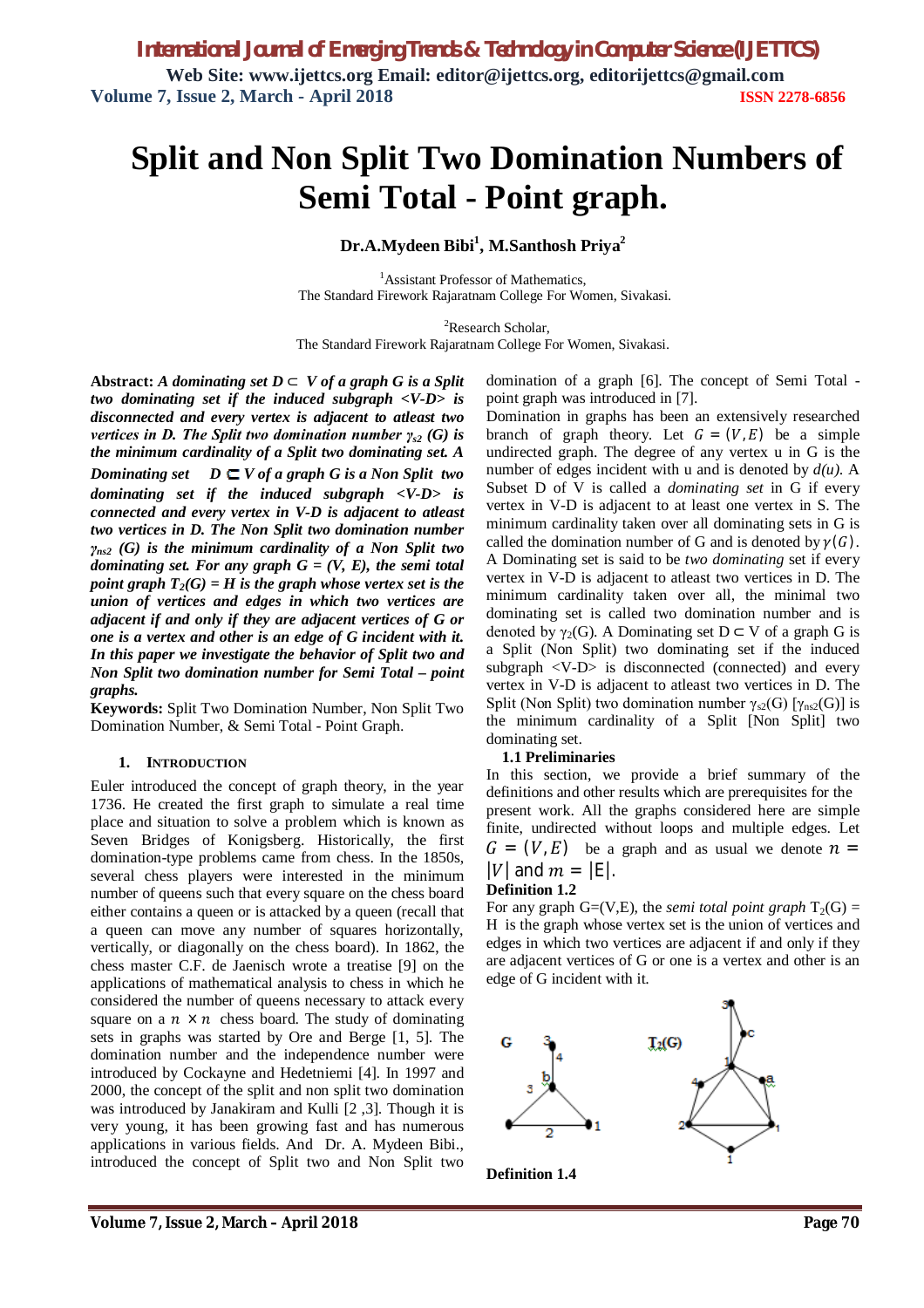A Dominating set D ⊂ V of a graph G is a **Split two dominating set** if the induced subgraph <V-D> is disconnected and every vertex in V-D is adjacent to atleast two vertices in D. The Split two domination number  $\gamma_{\rm s2}(G)$ is the minimum cardinality of a Split two dominating set. **Example 1.5**



 $D=\{2, 3\}$  and V-D= $\{1, 4\}$  hence V-D is disconnected,  $\gamma_{s2}$  (G)=2

#### **Definition 1.6**

A Dominating set  $D \subset V$  of a graph G is a **Non Split two dominating set** if the induced subgraph <V-D> is connected and every vertex in V-D is adjacent to atleast two vertices in D. The Non Split two domination number  $\gamma_{\rm ns2}$ (G) is the minimum cardinality of a Non Split two dominating set.

#### **Example 1.7**



 $D=\{1, 4\}$  and  $V-D=\{2, 3\}$  hence V-D is connected  $\gamma_{ns2}$   $(G)$  = 2

#### **1.8 Basic Definitions**

**A Path P<sub>n</sub>** is a walk in which all the vertices are distinct.

A simple graph with 'n' vertices  $(n \geq 3)$  and 'n' edges is called a cycle graph if all its edges form a cycle of length 'n'.

 If the **degree of each vertex in the graph is two**, then it is called a **Cycle Graph**.

Any cycle with a pendant edge attached at each vertex is called **crown graph** and is denoted by  $C_n^+$ .

A simple graph in which there exists an edge between every pair of vertices is called a **complete graph**.

A **wheel graph** W<sub>n</sub> of order n, sometimes simply called an n-wheel, n is a graph that contains a cycle of order  $n - 1$  and for which every vertex in the cycle is connected to one other vertex.

A **complete bipartite graph** is a simple bipartite graph such that two vertices are adjacent if and only if they are in different partite sets. The complete bipartite graph with partite sets of size m and n is denoted  $K_{m,n}$ .

A **triangular snake** graph is obtained from a path  $v_1$ ,  $v_2,...,v_n$  by joining  $V_i$  and  $V_{i+1}$  to a new vertex  $w_i$  for  $i =$ 1,2,..., n-1 and denoted by  $mC_3$ -snake.

Any path with a pendant edge attached at each vertex is called **Hoffman tree** and is denoted by  $P_n^+$ .

**The Book**  $B_n$  **is the graph**  $S_n$  **X**  $P_m$  **where**  $S_n$  **is the star** with n+1vertices.

The **friendship graph** or **Dutch t-windmill**, denoted by  $\mathbf{F}_n$  can be n constructed by identifying n copies of the cycle  $C_n$  at a common vertex.

A Fan graph  $F_n$  is defined as the graph  $K_m + P_n$  join, where  $K_m$  is the empty graph on m nodes and  $P_n$  is the path graph on n nodes Any fan with a pendant edge attached at each vertex is denoted by  $\mathbf{F}_{n}^{+}$ .

The **Friendship graph**, denoted by  $C_m^n$  can be constructed by identifying n copies of the cycle  $C<sub>a</sub>$  at a common vertex.

Take  $P_2, P_4, \ldots, P_{n-2}, P_n, P_n, P_{n-2}, \ldots, P_4, P_2$  paths on 2,4,...,n-2,n,n,n-2,...,4,2 vertices and arrange them centrally horizontal, where  $n \equiv 0 \pmod{2}$ ,  $n \neq 2$ . A graph obtained by vertical vertices of given successive paths is known as **Plus graph** of size n, denoted by P*l*n.

### **2.Split And Non Split Two Domination Of Semi Total Point Graph**

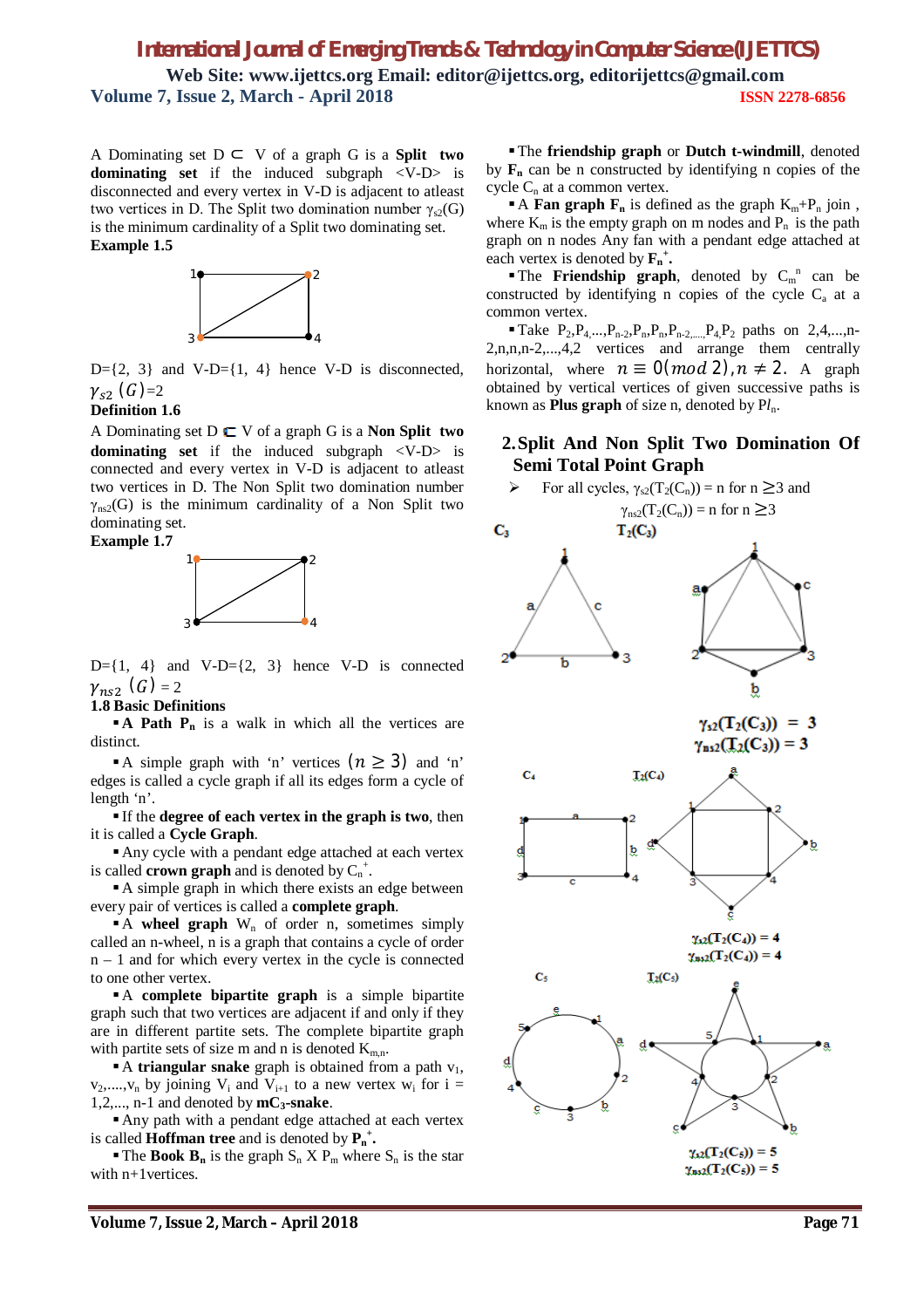or all paths, 
$$
\gamma_{s2}(T_2(P_n)) = n
$$
 for  $n \geq 4$  and  $\gamma_{ns2}(T_2(P_n)) = n+1$  for  $n \geq 4$ 

\nFor all complete graphs,  $\gamma_{s2}(T_2(K_n)) = n$  for  $n \geq 3$  and  $\gamma_{ns2}(T_2(K_n)) = \frac{n(n-1)}{2}$  for  $n \geq 3$  and  $\gamma_{ns2}(T_2(P_n)) = 2(n-1)$  for  $n \geq 3$ 

\nFor all complete bipartite graphs,  $\gamma_{s2}(T_2(P_n)) = 2(n-1)$  for  $n \geq 3$ 

\nFor all complete bipartite graphs,  $\gamma_{s2}(T_2(K_{m,n})) = m+n$  for  $m, n \geq 2$  and  $\gamma_{ns2}(T_2(K_{m,n})) = mn$  for  $m, n \geq 2$ 

\nFor all book graphs,  $\gamma_{s2}(T_2(B_n)) = 2(n+1)$  for  $n \geq 2$  and  $\gamma_{ns2}(T_2(C_n^n)) = 3n+1$  for  $n \geq 2$ 

\nFor all friendly graphs,  $\gamma_{s2}(T_2(C_n^n)) = 2n+1$  for  $n \geq 2$ ,  $m=3$  and  $= 4n$  for  $n \geq 2$ ,  $m=4$ 

\nFor all plus graph  $\gamma_{s2}(T_2(P_n)) = \frac{n^2}{2} + n$  for  $n \geq 4$  and  $\gamma_{ns2}(T_2(P_n)) = n^2$  for  $n \geq 4$  and  $\gamma_{ns2}(T_2(P_n)) = n^2$  for  $n \geq 4$  for all book graphs,  $\gamma_{s2}(T_2(B_n)) = 2(n+1)$  for  $n \geq 2$ 

 $\gamma_{\text{ns2}}(T_2(B_n)) = 3n+1$  for  $n \ge 2$  $\triangleright$  For all crown graphs,  $\gamma_{s2}(T_2(C_n^+)) = 2n$  for  $n \geq 3$ and

$$
\gamma_{\rm ns2}(T_2(C_n^{\ +})) = 2n \text{ for } n \geq 3
$$

 $\triangleright$  For all Hoffman trees, γ<sub>s2</sub>(T<sub>2</sub>(P<sub>n</sub><sup>+</sup>)) = 2n for n ≥2 and

$$
\gamma_{n s 2}(T_2(P_n^+)) = 2n-1 \text{ for } n \ge 2
$$





For all triangular snake,  $\gamma_{s2}(T_2(mC_3)) = 2m+1$  for  $n \ge 2$  $\gamma_{\text{ns2}}(T_2(mC_3)) = 3m$  for  $n \ge 2$ <br>2C<sub>3</sub>

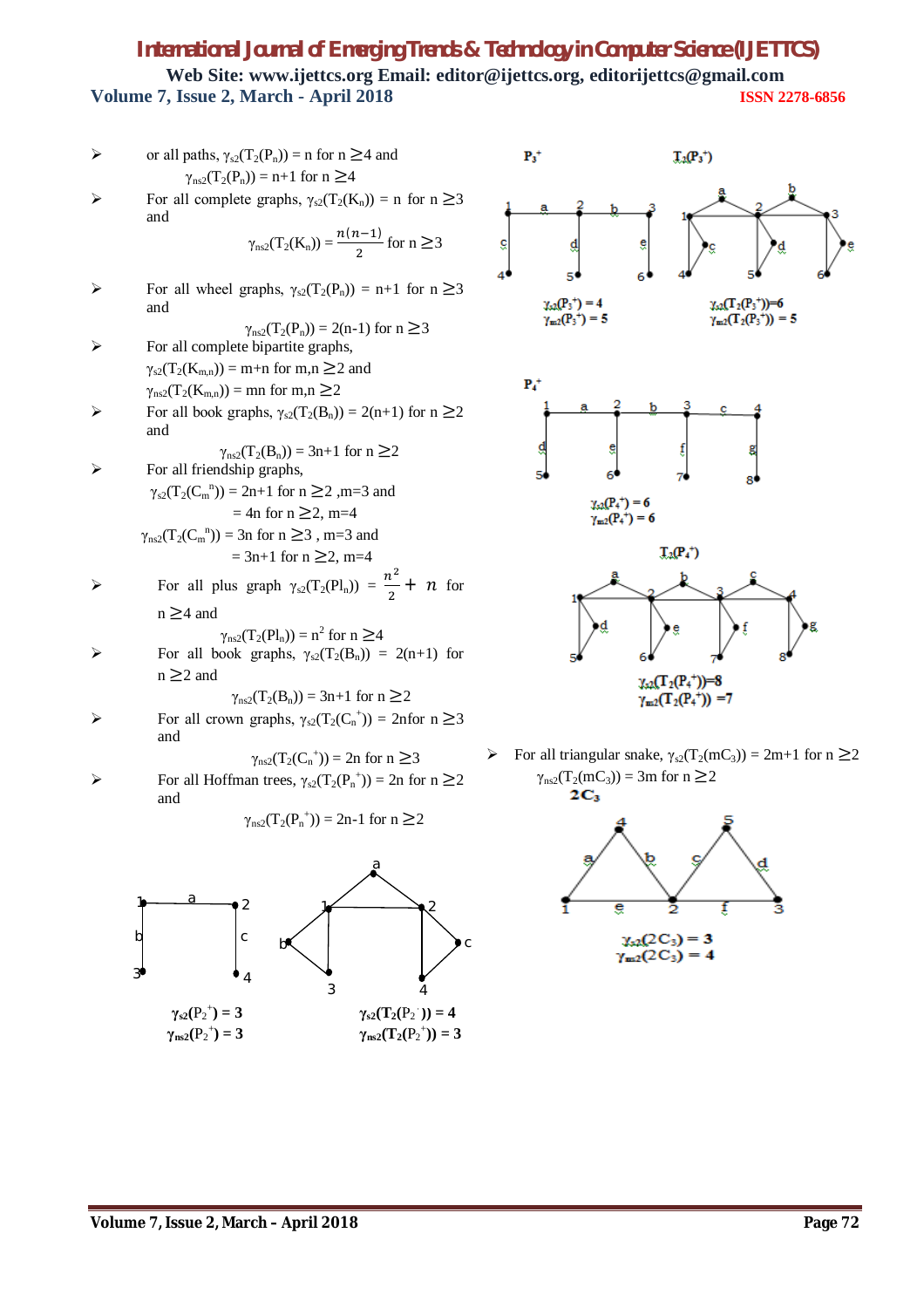



 $T_2(3C_3)$ 



For all fan graphs  $\gamma_{s2}(T_2(F_n)) = n+1$  for  $n \geq 3$  and  $\gamma_{\text{ns2}}(T_2(F_n)) = 2n-1$  for  $n \geq 3$ 





 $T_2(F_4)$ 



For all fan graphs  $\gamma_{s2}(T_2(F_n^+)) = 2n+2$  for  $n \geq 3$  and  $\gamma_{\text{ns2}}(T_2(F_n^+)) = 3n$  for  $n \ge 3$ 



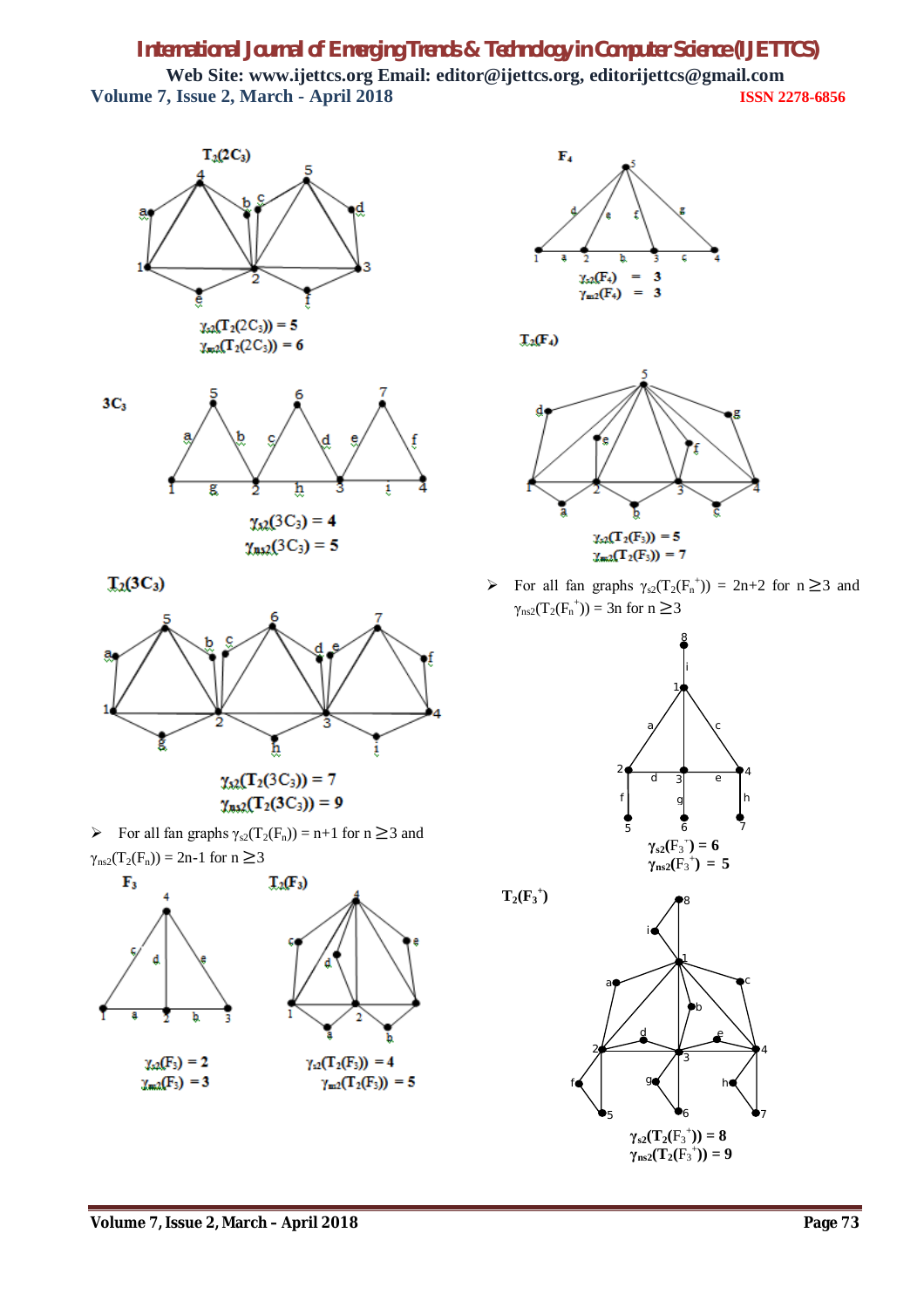Ġ







#### **3.2 Bull- Graph:**

The bull graph is a planar undirected graph with s vertices and 5 edges in the form of a triangle with 2 disjoint pendant edges.

It has chromatic number 3, chromatic 3, radius3, diameter and girth 3. It is also a block graph, a split graph, an interval graph, a claw-graph, a 1-vertex connected graph and a 1- edge- connected graph.



#### **3.3 Moser- Spindle:**

The moser-graph (also called mosers spindle) is an undirected graph, with 7 vertices and 11 edges . It is a unit distance graph requiring 4 color in any graph coloring.

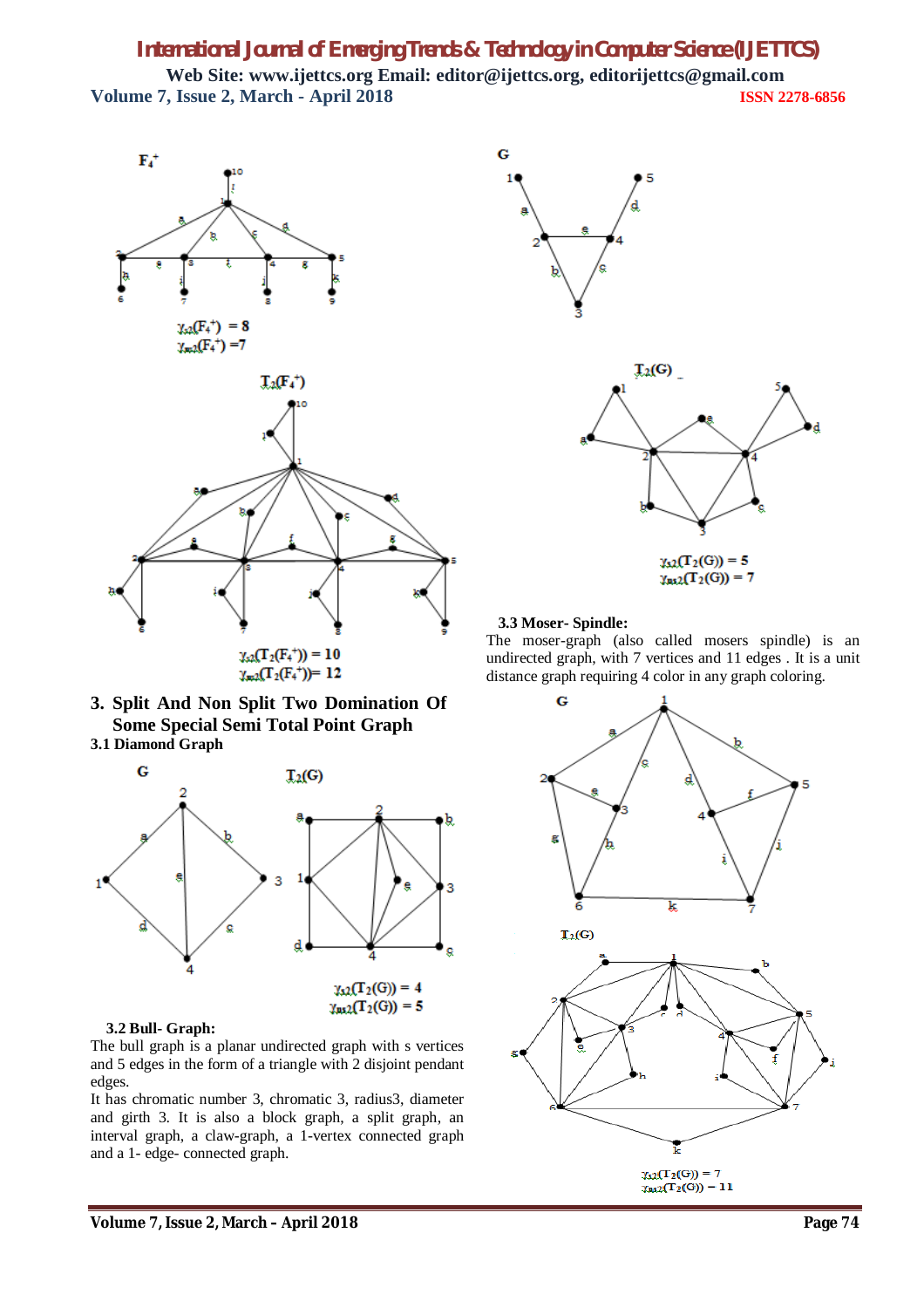#### **3.4 Butterfly- Graph:**

A graph is bowtie-free if it has no butterfly as an induced subgraph. The triangle-free-graph are bowtie-free graph, since every butterfly contains a triangle.

The full automorphism group of the butterfly graph is a group of order 8 isomorphic to the Dihedral group  $D_4$ , the group of symmetries of a square including both rotation and reflection.



#### **3.5 Wagner Graph:**

The Wagner graph is a 3-regular graph with 8 vertices and 12 edges. It is the 8 vertex Mobius ladder graph.







#### **3.7 Franklin- Graph:**

The franklin graph is a 3–regular graph with 12 vertices and 18 edges. It is hamiltonion and has chromatic number 2, chromatic index 3, radius 3, diameter 3, and girth 4. It is also a 3-vertex connected and 3 edge- connected perfect graph.

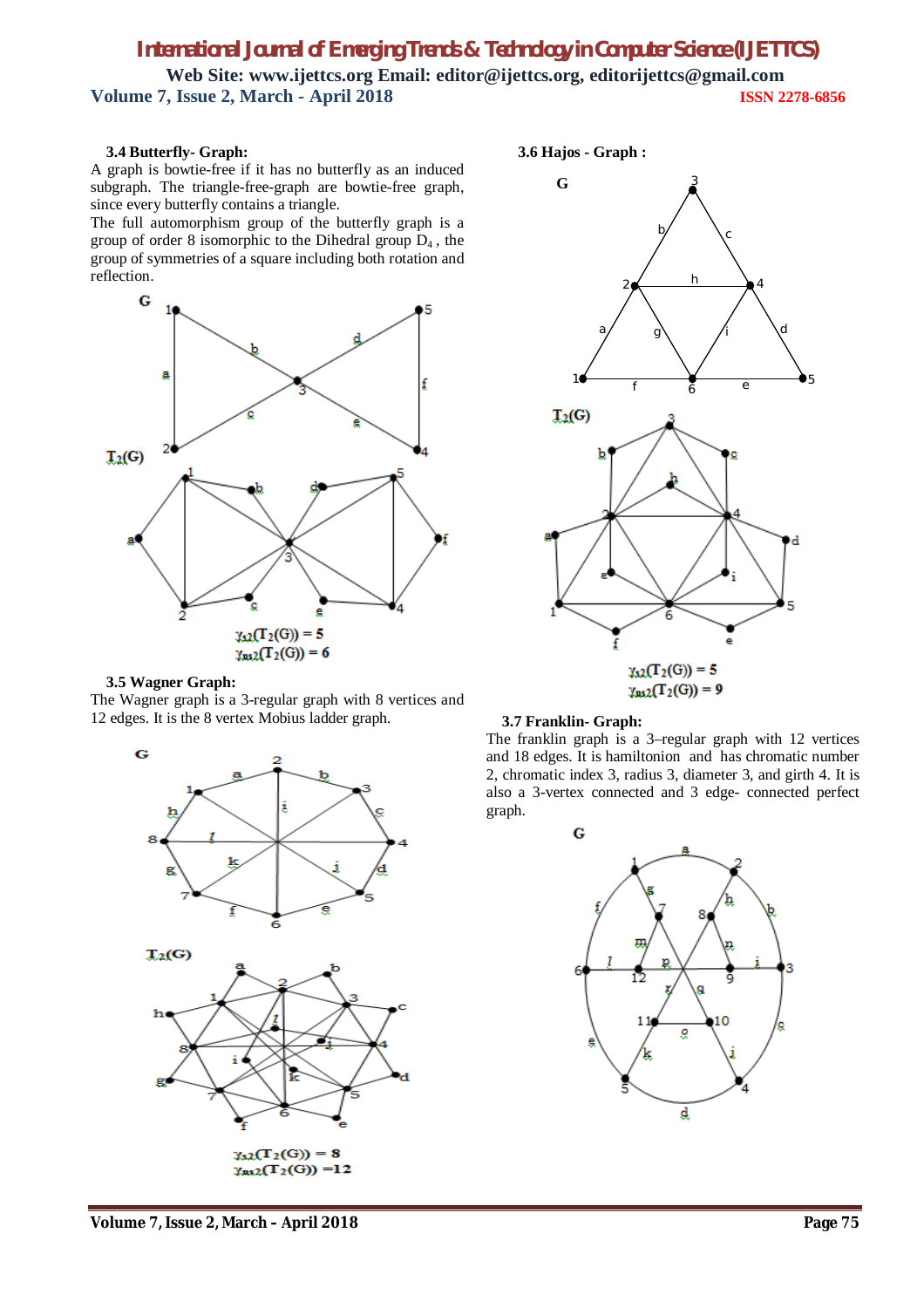

#### **3.8 Bidiakis - Cube** :

The Bidiakis-cube is a cubic Hamiltonian graph and can be defined by the LCF notation  $[-6,4,-4]^4$ . The bidiakis cube can also be constructed the top and bottom faces which connect the centres of opposite sides of the faces. The two additional edges need to be perpendicular to each other.





**3.9 Herschel- Graph:**

The Herschel graph is a bipartite undirected graph with 11 vertices and 18 edges, the smallest non-hamiltonian polyhedral graph.

The Herschel graph is a planar graph it can be drawn in the plane with none of its edges crossing. It is also 3-vertex connected. The removal of any 2 of its vertices leaves a connected subgraph.



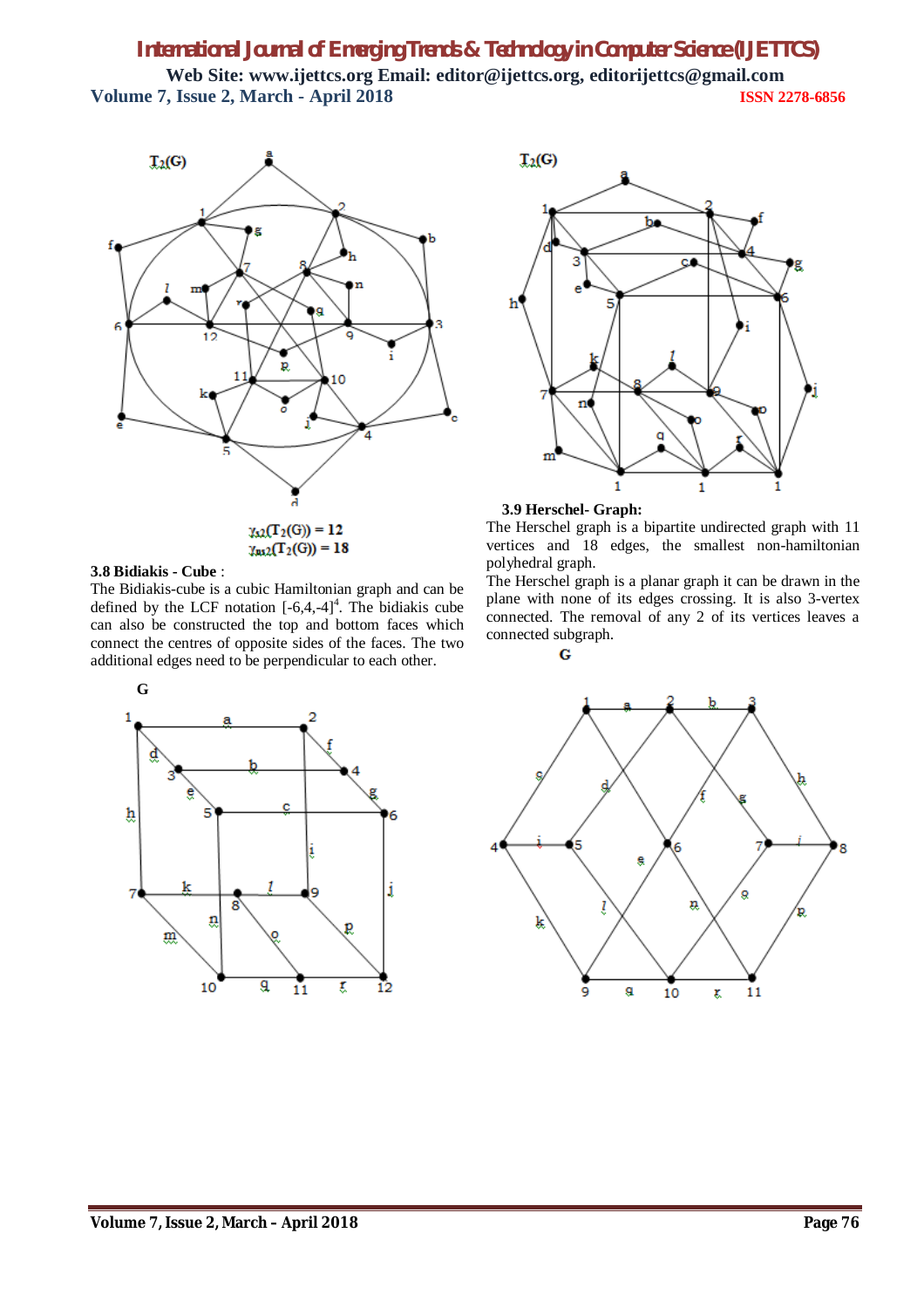![](_page_7_Figure_1.jpeg)

#### **3.10 Durer- Graph:**

Durer's solid is combinatorially equivalent to a cube with 2 opposite vertices truncated although durer's depiction of it is not in this from but rather as a truncated rhombohedron or triangular truncated trapezohedron.

The durer graph is the graph termed by the vertices  $\&$  edges of the durer solid. It is a cubic graph of girth 3 & diameter4.

![](_page_7_Figure_5.jpeg)

![](_page_7_Figure_6.jpeg)

### **4. Main Results**

#### **Observation 4.1:**

 $\gamma_{s2}(T_2(G)) \leq \gamma_{ns2}(T_2(G))$ . C<sub>n</sub> is the graph for which  $\gamma_{s2}(T_2(G)) = \gamma_{nS2}(T_2(G)) = n.$ 

#### **Observation 4.2:**

For any semi total point graph  $T_2(G)$ ,  $\gamma$  (T<sub>2</sub>(G))  $\leq \gamma_{s2}(G)$ , and  $\gamma(T_2(G)) \leq \gamma_{ns2}(T_2(G))$ 

**Proof:** Since every Split two dominating set is a dominating set of T<sub>2</sub>(G),  $\gamma(T_2(G)) \leq$  $\gamma_{s2}(T_2(G))$ , similarly, every Non Split two dominating set is a dominating set of T<sub>2</sub>(G),  $\gamma(T_2(G)) \leq \gamma_{ns2}(T_2(G))$ .

**Theorem 4.3:** For any path graph  $P_n$ ;  $\gamma_{s2}(T_2(P_n)) = n$ , and  $\gamma_{ns2}(T_2(P_n)) = n+1$  for  $n \geq 4$ 

**Proof:** Let  $\{v_1, v_2, ..., v_n\}$  be a vertex set of  $P_n$  and  ${e_1, e_2, ..., e_{n-l}}$  be a edge set of  $P_n$  &  $V(T_2(P_n))={}$  $v_1, v_2, \ldots, v_n, e_1, e_2, \ldots, e_{n-1}$  be a vertices of  $T_2(P_n)$ 

Let  $D = \{v_1, v_2, \ldots, v_n\}$  be a minimal dominating set of  $T_2(P_n)$ . Then  $V-D=\{e_1,e_2,\ldots,e_{n-1}\}\$ . Every vertex in V-D is adjacent with exactly two vertices in D and also V-D is disconnected. Hence  $\gamma_{s2}(T_2(P_n)) = n$ , for any n  $\geq 4$ .

Let  $D = \{e_1, e_{n-1}, v_2, \ldots, v_{n-1}\}\$ be a minimal dominating set of  $T_2(P_n)$ . Then V-D={ $v_l$ ,  $v_n$ ,  $e_2$ , ...,  $e_{n-2}$ } Every vertex in V-D is adjacent with exactly two vertices in D and also V-D is connected.  $\gamma_{\text{ns2}}(T_2(P_n)) = n+1$  for any  $n \geq 4$ .

**Theorem 4.4:** For all cycles,  $\gamma_{s2}(T_2(C_n)) = n$ , and  $\gamma_{\rm ns2}(T_2(C_n))$  = n for n  $\geq$ 3.

**Proof :** Let  $V(C_n) = \{v_1, v_2, ..., v_n\}$ ,  $E(C_n) = \{e_1, e_2, ..., e_n\}$ , be the vertex and edge set of  $C_n$  &  $V(T_2(C_n)) = \{v_1, v_2, \ldots, v_n, e_1, e_2, \ldots, e\}$  be a vertices of  $T_2(C_n)$ . Let us take  $D = \{v_1, v_2, ..., v_n\}$ . Then  $V - D = \{e_1, e_2, ..., e_n\}$ . Clearly, every vertex in V-D is adjacent with exactly two vertices in D and also V-D is disconnected. Hence  $\gamma_{s2}(T_2(C_n)) = n$  for any  $n \geq 3$ . Now  $D = \{e_1, e_2, ..., e_n\}$  Then  $V-D=\{v_1,v_2,\ldots,v_n\}$ . Clearly, every vertex in V-D is adjacent with exactly two vertices in D and also V-D is connected. Hence  $\gamma_{ns2}(T_2(C_n)) = n$  for any  $n \geq 3$ .

**Theorem 4.5:** For all complete graphs,  $\gamma_{s2}(T_2(K_n)) = n$ , and  $\gamma_{\rm ns2}(T_2(K_{\rm n})) = \frac{n(n-1)}{2}$ 

 $\frac{1}{2}$  for n  $\geq$ 3 **Proof :** Let  $V(K_n) = \{v_1, v_2, ..., v_n\}$  &  $E(K_n) = \{e_1, e_2, ..., e_n\}$  $V(T_2(K_n)) = \{ v_1, v_2, \ldots, v_n, e_1, e_2, \ldots, e \}$  be a vertices of  $T_2(K_n)$ . Let us take  $D = \{v_1, v_2, ..., v_n\}$  Then  $V - D = \{e_1, e_2, ..., e_n\}$ . Clearly, every vertex in V-D is adjacent with exactly two vertices in D and also V-D is disconnected and  $|D| = n$ . Hence  $\gamma_{s2}(T_2(C_n)) = n$  for any  $n \geq 3$ . Now  $D = \{e_1, e_2, ..., e_n\}$ Then V-D= $\{v_1, v_2, ..., v_n\}$ . Clearly, every vertex in V-D is adjacent with exactly two vertices in D and also V-D is connected. Since there are  $\frac{n(n-1)}{2}$  $\frac{1}{2}$  edges in the complete graph  $K_n$  we get,  $|D| = \frac{n(n-1)}{2}$ . Hence  $\gamma_{ns2}(T_2(C_n)) = n$  for any n  $\geq$ 3.

**Theorem 4.6:** For any semi total point graph G,  $\gamma(T_2(G)) \leq$ min { $\gamma_{s2}(T_2(G))$ ,  $\gamma_{ns2}(T_2(G))$ }

Proof : Since every Split two dominating set and every Non Split two dominating set of  $T_2(G)$  are the dominating

**Volume 7, Issue 2, March – April 2018 Page 77**